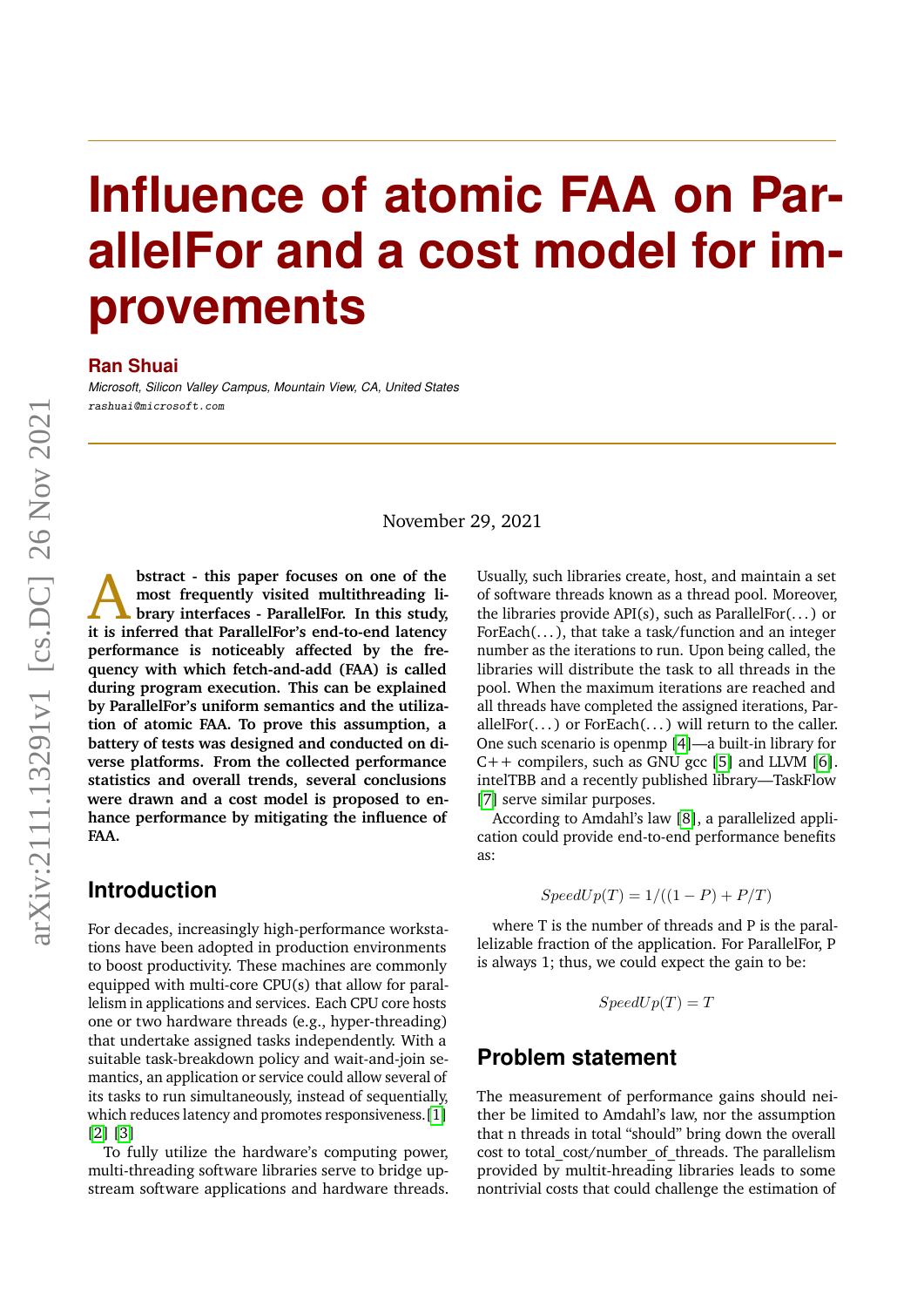end-to-end latency. Considering ParallelFor as an example, its most representative implementations follow a simple semantic:

```
void ParallelFor(
 function<void(int)>& task,
 int N) {
 atomic<int> counter{0};
 int block_size{...};
 function<void(void)> thread_task =
    [&] () {
     int begin{0};
     while ((begin =
       counter.FetchAndAdd(block_size))<N){
       for (int iter = begin;
            iter < min(N,begin+block_size);
            iter++) {
         task(iter);
       }
     }
 };
 for(Thread& thread: threadpool) {
   thread.Enqueue(thread_task);
 }
 thread_task();
 for (Thread& thread: threadpool) {
   thread.wait(...)
 }
}
```
As seen in this code snippet, the ParallelFor function first wraps up the input task with a thread task, which utilizes atomic fetch-and-add (FAA) to acquire a range of iterations for execution. The atomic component serves to synchronize between threads to avoid a data race. Then, ParallelFor assigns the thread task to all threads in the pool and waits for all the returns. Based on the listed logic, the ParallelFor's caller could be assured that the input task will be called exactly N times, with an input iterating from 0 to N-1.

Among all the listed details, "block size" is a key variable that may significantly affect the overall endto-end latency. It decides for how many iterations the thread should run each input task in the "for" loop. Equivalently, "block\_size" is a variant that determines the size by which "N" could be divided.

The issue here is that the calling of atomic FAA results in nontrivial cost because cache invalidation and resynchronization are required to ensure that all threads visiting the atomic variable see the same value. [\[9\]](#page-8-8) presented a keen estimation on atomic overheads as follows:

$$
L(A, S) = R(S) + E(A) + O
$$

where A is the type of atomic operation, such as FAA, compare-and-swap (CAS), or swap (SWP); S is the cache state among Modified, Owned, Exclusive, Shared, Invalid  $[10]$ ,  $R(S)$  is the time-cost of acquiring

ownership of the cache in S state, E(A) is the cost of performing A on the cache, and O represents other miscellaneous costs. In our case, A is always FAA and S is assumed to be Shared; hence, a simplified version of our case is:

$$
L=R+E+O
$$

According to [\[9\]](#page-8-8), R takes the most significant part of L, implying that threads spent most of the time during the interval on acquiring ownership of the cache. Furthermore, the number of threads and their locality also influence the cost of R, and therefore, the overall L. For example, two threads in the cores sharing the same L3 cache tend to spend less time on R than when the threads are in cores across sockets.

Assuming that the total number of iterations N is to be divided into several blocks of block size B, and the number of threads is T. Consequently, the overall end-to-end latency of ParallelFor may be formulated as

$$
Cost(T, N, L) = N/B * L + O(N)/T
$$

Based on this formula, we could reasonably infer that Cost(T, N, L) is lower when B is larger, i.e., a larger block size means less calling of FAA, resulting in a lower total atomic overhead.

But what is the upper bound of B? We cannot assert that Cost(T, N, L) will always decrease as the block sizes increase. For instance, considering that we have T threads fully at our disposal, by setting B to exceed N/T, only fewer than T threads are allowed the chance to run the input task—the potential of parallelism is thereby jeopardized. The test that follows shows that the end-to-end latency would begin falling before B reaches N/T because the threads are scheduled to run on a physical CPU core at different times, and as the load sharing among cores is occasionally imbalanced, the threads running time may vary for a period, which implies that smaller sized blocks are more likely to match the threads' running quota perfectly. [\[11\]](#page-8-10).

Hence, knowing that the block size is expected to be larger to avoid excessive atomic FAA overhead, it should not exceed a certain limit. The problem lies in how to determine the proper B value.

## **Test and statistics**

To address this problem, a series of tests was conducted to resolve the problem of determining how FAA with varied block sizes would affect the end-to-end latency of ParallelFor. Additionally, different "sized" tasks were included, as a task that reads and writes 32 bytes of memory with simple computations would not have the same performance as a more complex task. Furthermore, a task that works mostly on IO should behave differently from one that is more CPU intensive. To address these variants, we implemented a configurable unit task function: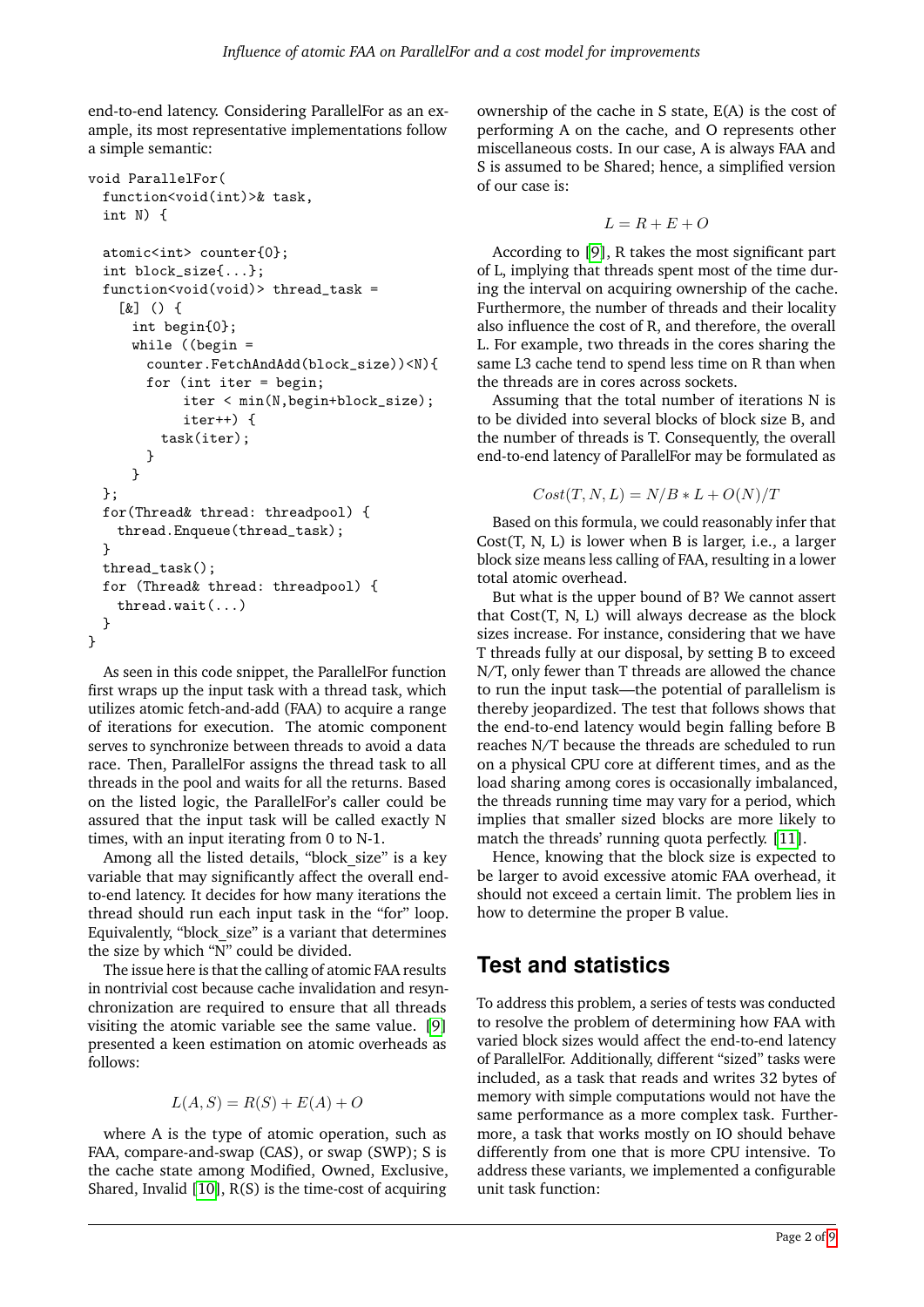```
unit\_task =[unit_read, unit_write,
 unit_computation, ...] (...) {
 uint8_t read_at = \ldots;
 uint8_t + write_at = \dots;
 uint64_t per_read_computation =
     unit_computation / unit_read;
 uint64_t write_count = 0;
 uint8_t integer = 0;
 for (uint64_t i = 0; i < unit_read; ++i) {
     integer = read_at[i];for (uint64_t j = 0; j <per_read_computation; ++j) {
         integer += 1;}
     if (write count < unit write) {
         write_at[write_count++] = integer;}
 }
 while (write_count < unit_write) {
     write_at[write_count++] = integer;}
};
```
Note that unit task will be sent to ParallelFor as an input argument. As observed from the implementation, unit task references three external variables unit read, unit write, and unit computation. Here, unit read denotes the number of bytes of memory to read; unit write the number of bytes to write; and unit computation the number of computations that should occur along with execution. By using these variables, we could run tests with tasks of varied "sizes" to obtain unbiased conclusions.

Furthermore, we implemented a thread pool to provide the ParallelFor function, following the semantic listed in the previous section. The thread pool allows a number of threads with fixed affinity settings to be configured to restrict the threads on certain cores. This helps to reduce the noise from thread rescheduling between cores and to maintain load balancing.

Finally, to ensure that the test results are more generalized, we prepared a set of platforms with diverse hardware specifications and computing capabilities.

- Dell M4 workstation with Intel Xeon® W-3225R @ 3.70 GHZ, Windows 10 Pro 18362.1171
- AMD Ryzen Threadripper 3970X 32-Core Processor @ 3.69 GHz, Windows 10 Pro 19042.1165
- Dell M4 workstation with two Intel® Xeon® Gold 5225R @ 2.20 GHZ, Windows 10 Pro 19042.1165

The W-3225R has one CPU of eight cores, each has its proprietary L1 and L2 but share the same L3; the AMD 3970X has one CPU of 32 cores, every 4 cores share an L3; the Gold 5225R has 2 CPUs sitting on separate sockets, each has 24 cores sharing the same L3, whereas L1 and L2 are core private. By using hwloc

[\[12\]](#page-8-12), graphs of the internal hardware topology were created as follows:



*Intel W-3225R*



*Intel Gold 5225R*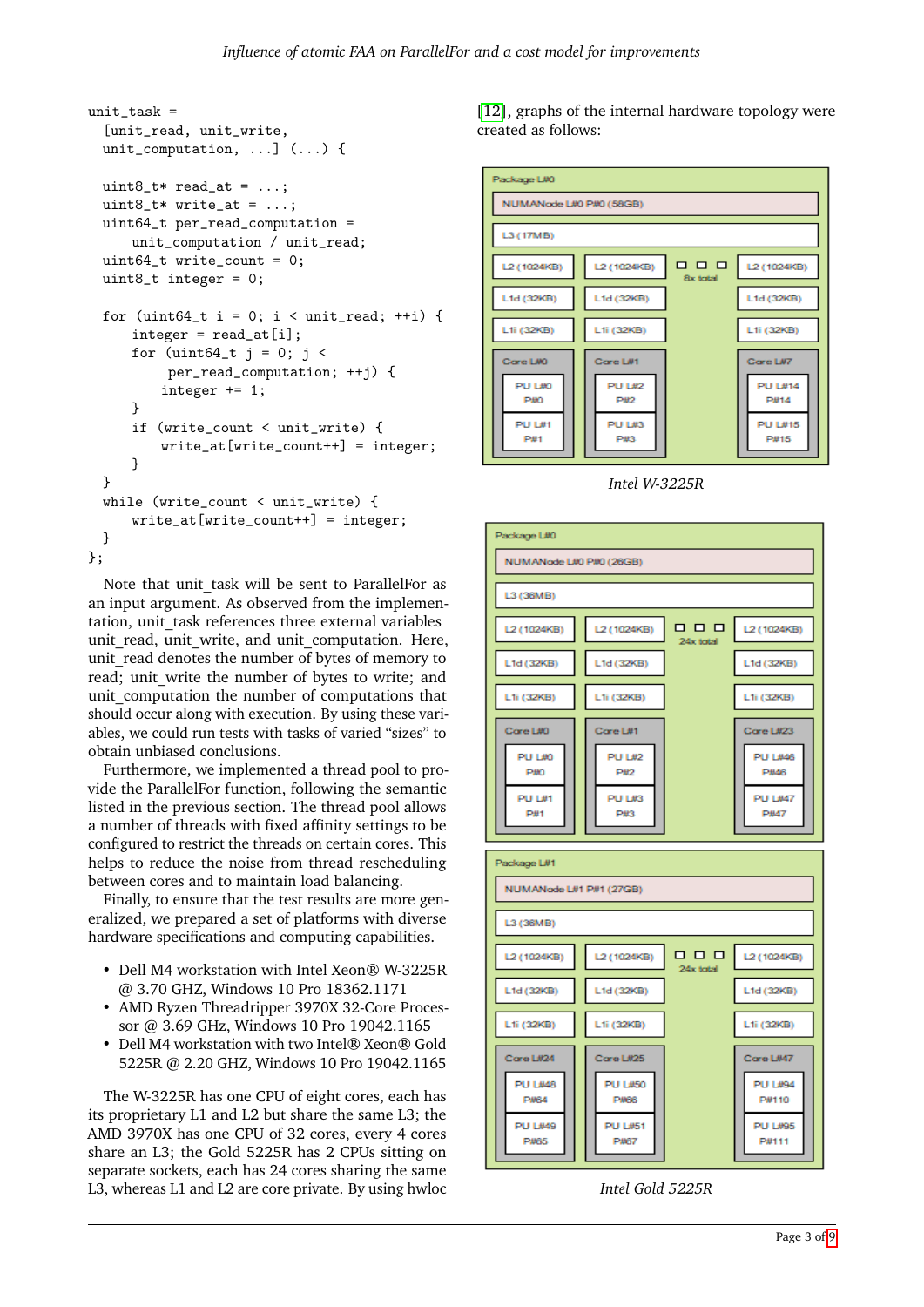

*AMD Ryzen Threadripper 3970X*

With the task, thread pool, and platforms all implemented and ready, the end-to-end ParallelFor performance was first tested with different block sizes, varying unit computation, and thread pool sizes on the W-3225R. The latency was measured using the CPU clocks:

| unit read 1024, unit write 1024, unit comp 1024 |           |           |           |
|-------------------------------------------------|-----------|-----------|-----------|
| block sizes                                     | 2 threads | 4 threads | 8 threads |
| 1                                               | 1394900   | 957700    | 569100    |
| 2                                               | 1291900   | 762200    | 445600    |
| 4                                               | 1240400   | 706200    | 430200    |
| 8                                               | 1112800   | 644700    | 462000    |
| 16                                              | 1078100   | 646900    | 437200    |
| 32                                              | 1060400   | 643700    | 447000    |
| 64                                              | 1082100   | 643000    | 494000    |
| 128                                             | 1081400   | 691700    | 558000    |
| 256                                             | 1192000   | 798200    | 632000    |
| 512                                             | 1179800   | 796900    | 800500    |
| 1024                                            | 1585000   | 799100    | 1309500   |

*W-3225R: unit comp 1024, e2e latency in clocks*

| unit read 1024, unit write 1024, unit comp $10243$ |           |           |           |  |
|----------------------------------------------------|-----------|-----------|-----------|--|
| block sizes                                        | 2 threads | 4 threads | 8 threads |  |
| 1                                                  | 1159900   | 859900    | 465500    |  |
| 2                                                  | 1062200   | 755600    | 419200    |  |
| 4                                                  | 1048400   | 692200    | 4132000   |  |
| 8                                                  | 1028100   | 698500    | 416200    |  |
| 16                                                 | 979000    | 629200    | 418100    |  |
| 32                                                 | 978500    | 633400    | 450500    |  |
| 64                                                 | 997400    | 640300    | 474900    |  |
| 128                                                | 985900    | 691900    | 571100    |  |
| 256                                                | 1038200   | 698100    | 549700    |  |
| 512                                                | 1192700   | 785600    | 788800    |  |
| 1024                                               | 1386200   | 793300    | 819000    |  |

*W-3225R: unit comp* 1024<sup>3</sup> *, e2e latency in clocks*

| unit read 1024, unit write 1024, unit comp $1024^4$ |           |           |           |  |
|-----------------------------------------------------|-----------|-----------|-----------|--|
| block sizes                                         | 2 threads | 4 threads | 8 threads |  |
| 1                                                   | 1307100   | 689200    | 430600    |  |
| 2                                                   | 1236200   | 638500    | 392900    |  |
| 4                                                   | 1203300   | 604200    | 382900    |  |
| 8                                                   | 1197900   | 594800    | 380300    |  |
| 16                                                  | 1159000   | 607000    | 374800    |  |
| 32                                                  | 1197300   | 594500    | 389800    |  |
| 64                                                  | 1232400   | 643700    | 431800    |  |
| 128                                                 | 1274800   | 609400    | 487100    |  |
| 256                                                 | 1275100   | 698000    | 589800    |  |
| 512                                                 | 1233500   | 785300    | 691400    |  |
| 1024                                                | 1402400   | 1178600   | 1091800   |  |

*W-3225R: unit comp* 1024<sup>4</sup> *, e2e latency in clocks*

For the listed cases, the best performance varies by block size. However, noting the highlighted cells, it is apparent that mounting the unit computation decreases the most preferred block size, and increasing the number of threads that participate in computation produces a similar outcome. To confirm the observation, we conducted the following tests on the G-5225R: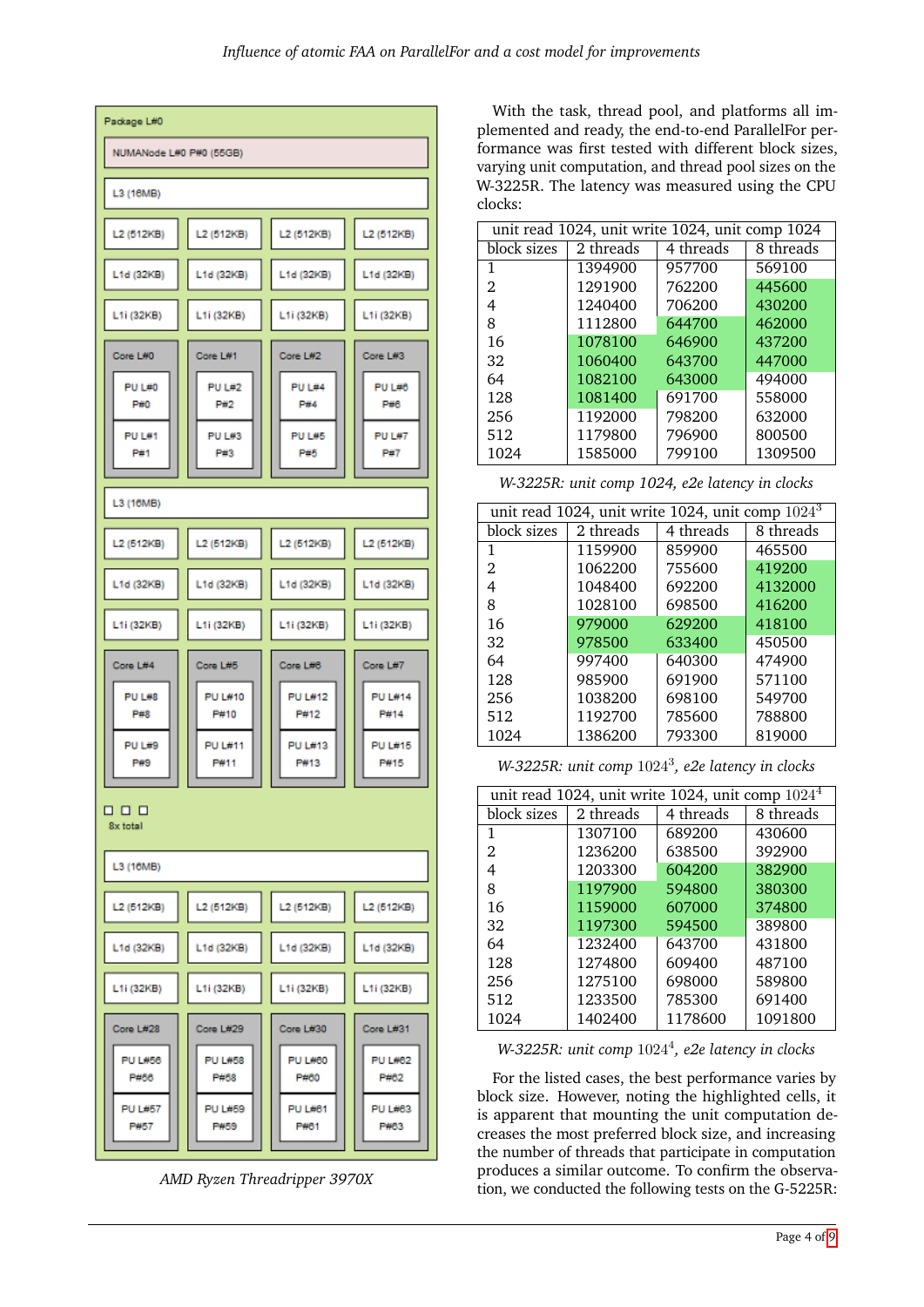| unit read 1024, unit write 1024, unit comp 1024 <sup>3</sup> |           |           |            |
|--------------------------------------------------------------|-----------|-----------|------------|
| block sizes                                                  | 4 threads | 8 threads | 16 threads |
| 1                                                            | 948300    | 555200    | 311700     |
| 2                                                            | 900800    | 532700    | 272200     |
| 4                                                            | 872500    | 516900    | 267300     |
| 8                                                            | 868900    | 522600    | 269100     |
| 16                                                           | 865200    | 505900    | 283100     |
| 32                                                           | 864000    | 512300    | 302600     |
| 64                                                           | 889200    | 502500    | 366500     |
| 128                                                          | 874500    | 512200    | 341600     |
| 256                                                          | 1023300   | 665100    | 511700     |
| 512                                                          | 1041200   | 809700    | 1003300    |
| 1024                                                         | 1332100   | 1334300   | 1584000    |

*Gold 5225R:* 1024<sup>3</sup> *unit comp*

| unit read 1024, unit write 1024, unit comp $10245$ |           |           |            |
|----------------------------------------------------|-----------|-----------|------------|
| block sizes                                        | 4 threads | 8 threads | 16 threads |
| 1                                                  | 889300    | 545300    | 314700     |
| 2                                                  | 847100    | 494100    | 269500     |
| 4                                                  | 826500    | 495900    | 263700     |
| 8                                                  | 822900    | 484400    | 288100     |
| 16                                                 | 827500    | 489800    | 273500     |
| 32                                                 | 839300    | 498900    | 296000     |
| 64                                                 | 817400    | 513000    | 305600     |
| 128                                                | 898800    | 502500    | 336600     |
| 256                                                | 1025700   | 515600    | 389600     |
| 512                                                | 1009900   | 661400    | 674600     |
| 1024                                               | 1015400   | 1335000   | 1037500    |

*Gold 5225R:* 1024<sup>5</sup> *unit comp*

| unit read 1024, unit write 1024, unit comp $1024^6$ |           |           |            |  |
|-----------------------------------------------------|-----------|-----------|------------|--|
| block sizes                                         | 4 threads | 8 threads | 16 threads |  |
| 1                                                   | 913000    | 545000    | 313100     |  |
| 2                                                   | 860600    | 521200    | 281000     |  |
| 4                                                   | 830100    | 496800    | 263300     |  |
| 8                                                   | 832000    | 503200    | 264500     |  |
| 16                                                  | 827500    | 498200    | 273400     |  |
| 32                                                  | 814300    | 512300    | 303400     |  |
| 64                                                  | 827200    | 502000    | 294700     |  |
| 128                                                 | 899600    | 517700    | 337200     |  |
| 256                                                 | 1013100   | 671700    | 412000     |  |
| 512                                                 | 1036000   | 660700    | 673700     |  |
| 1024                                                | 1013900   | 1337500   | 1022000    |  |

*Gold 5225R:* 1024<sup>6</sup> *unit comp*

The Gold 5225R cases confirm that a larger unit computation reduces the preferred block size. That there is a constant range of how much computation a thread can handle in its average CPU quota is a possible explanation. This means that the larger the unit computation, the smaller the block size should be to keep the overall block computation in that range. Note:

#### computation of  $block = block\ size * unit\ comp$

In addition, FAA overheads are low because threads in the tests are running on cores sharing the same L3, thus by adding more threads, block size should be kept smaller to allow for better parallelism. Contrastingly, by defining cores that share the same L3 as a core group, the opposite trend was observed when adding more core groups to the tests:

| unit read 1024, unit write 1024, unit comp $1024^2$ |            |            |            |
|-----------------------------------------------------|------------|------------|------------|
| block sizes                                         | 24 threads | 36 threads | 48 threads |
| 1                                                   | 309600     | 325100     | 490600     |
| 2.                                                  | 269400     | 234400     | 498600     |
| 4                                                   | 302000     | 228600     | 381200     |
| 8                                                   | 264700     | 274800     | 376700     |
| 16                                                  | 273700     | 235500     | 236100     |
| 32                                                  | 296400     | 257900     | 212000     |
| 64                                                  | 301900     | 257800     | 193600     |
| 128                                                 | 337000     | 360400     | 420400     |
| 256                                                 | 389100     | 406000     | 553600     |
| 512                                                 | 701000     | 840800     | 1161600    |
| 1024                                                | 1066900    | 1744600    | 2402800    |

*Gold 5225R:* 1024<sup>2</sup> *unit comp*

| unit read 1024, unit write 1024, unit comp $1024^4$ |            |            |            |  |
|-----------------------------------------------------|------------|------------|------------|--|
| block sizes                                         | 24 threads | 36 threads | 48 threads |  |
| 1                                                   | 280000     | 552400     | 588200     |  |
| 2                                                   | 238800     | 538000     | 514800     |  |
| 4                                                   | 232700     | 475300     | 475300     |  |
| 8                                                   | 268900     | 307600     | 358900     |  |
| 16                                                  | 235600     | 226400     | 279100     |  |
| 32                                                  | 259700     | 245400     | 360500     |  |
| 64                                                  | 259400     | 290900     | 287600     |  |
| 128                                                 | 350500     | 366900     | 282600     |  |
| 256                                                 | 436300     | 610400     | 496100     |  |
| 512                                                 | 816500     | 1221700    | 868500     |  |
| 1024                                                | 1686600    | 2222300    | 1472500    |  |

*Gold 5225R:* 1024<sup>4</sup> *unit comp*

| unit read 1024, unit write 1024, unit comp $1024^4$ |           |            |            |
|-----------------------------------------------------|-----------|------------|------------|
| block sizes                                         | 8 threads | 16 threads | 32 threads |
| 1                                                   | 931700    | 550100     | 322000     |
| 2                                                   | 718300    | 626700     | 388600     |
| 4                                                   | 639200    | 487700     | 315700     |
| 8                                                   | 601600    | 401500     | 236200     |
| 16                                                  | 560300    | 351500     | 197200     |
| 32                                                  | 535800    | 323600     | 174000     |
| 64                                                  | 524200    | 322700     | 165800     |
| 128                                                 | 546100    | 321100     | 166000     |
| 256                                                 | 632600    | 316400     | 162900     |
| 512                                                 | 623300    | 323200     | 320800     |
| 1024                                                | 640600    | 621600     | 625800     |

*AMD 3970X:* 1024<sup>4</sup> *unit comp*

For the Gold 5225R, 24 threads were run on a single core group, whereas 36 or 48 threads required two core groups; for the AMD 3970X, every four cores form a core group, therefore, the tests listed above covered two, four, and eight core groups.

It is evident that the preferred block size increases by adding core groups, indicating that the task of N iterations would be split into fewer pieces, hence fewer FAA would be triggered. The explanation could be that the cache resynchronizations among the core groups are via media that is markedly less performant than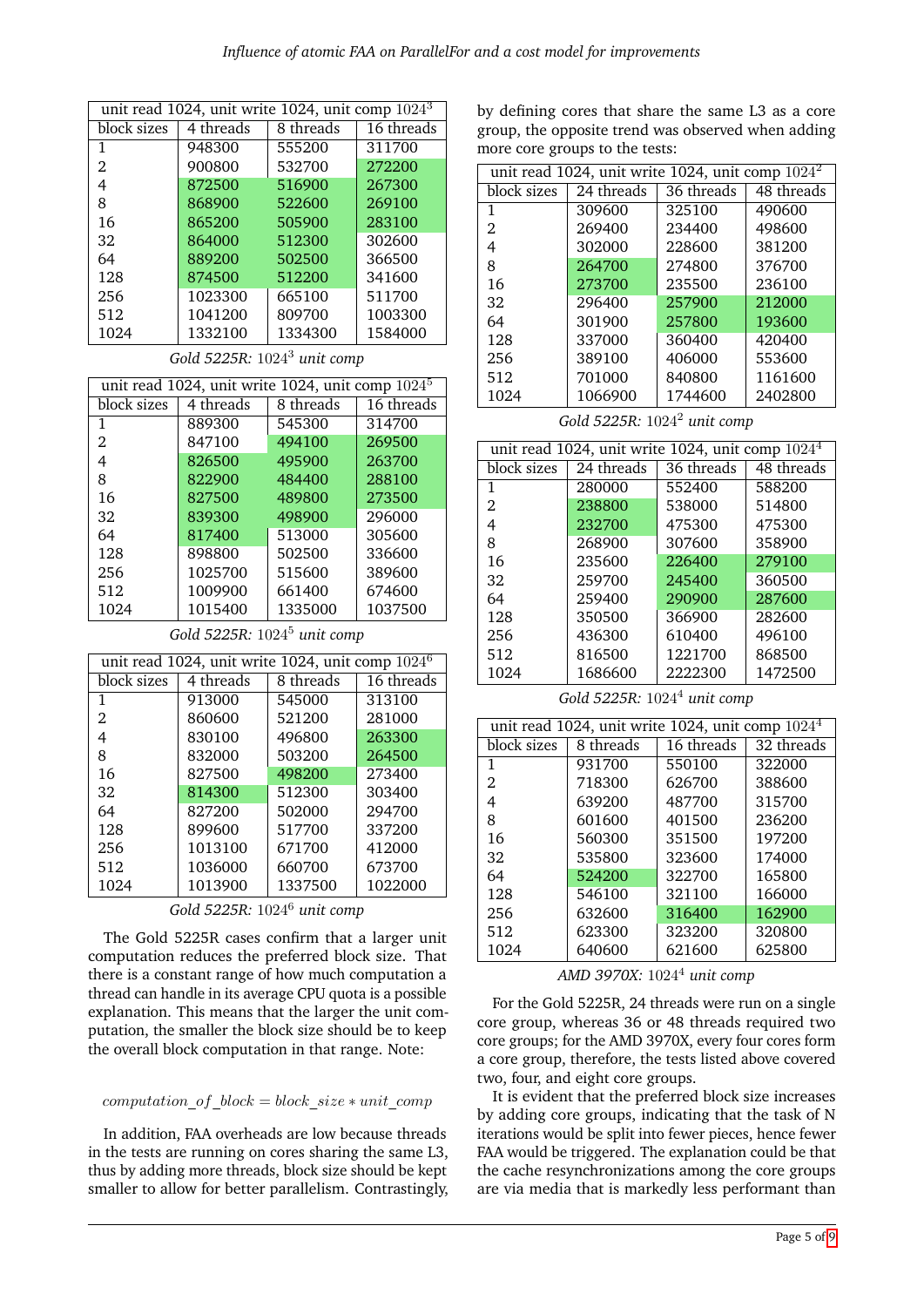shared L3, such as the hyper-transport link, therefore, FAA overheads are considerably higher than previous cases, accordingly, block sizes should be kept larger to reduce the number of FAA calls.

It has been established that the best block size is proportional to the number of core groups and inversely proportional to the number of threads and size of the unit computation. Further investigation commences on the unit read and write test results:

| unit read 64, unit write 1024, unit comp $1024^6$ |                          |            |            |  |
|---------------------------------------------------|--------------------------|------------|------------|--|
| block sizes                                       | 4 threads                | 16 threads | 24 threads |  |
| 1                                                 | 1053600                  | 358800     | 497400     |  |
| 2.                                                | 967600                   | 335400     | 347500     |  |
| 4                                                 | 937800                   | 252100     | 280300     |  |
| 8                                                 | 923400                   | 245400     | 247400     |  |
| 16                                                | 912400                   | 244100     | 240400     |  |
| 32                                                | 837600                   | 284700     | 153100     |  |
| 64                                                | 511900                   | 270300     | 197600     |  |
| 128                                               | 549800                   | 436300     | 202500     |  |
| 256                                               | 612900                   | 373100     | 276500     |  |
| 512                                               | 626900                   | 717400     | 550800     |  |
| 1024                                              | 655100                   | 687700     | 1124600    |  |
|                                                   | Gold 5225R: 64 unit read |            |            |  |

| unit read 256, unit write 1024, unit comp $1024^6$ |           |            |            |
|----------------------------------------------------|-----------|------------|------------|
| block sizes                                        | 4 threads | 16 threads | 24 threads |
| 1                                                  | 736900    | 352700     | 299200     |
| 2                                                  | 695500    | 196200     | 202100     |
| 4                                                  | 631600    | 209800     | 181300     |
| 8                                                  | 636700    | 182000     | 178400     |
| 16                                                 | 634900    | 200400     | 179100     |
| 32                                                 | 621700    | 187000     | 192100     |
| 64                                                 | 632200    | 238400     | 261800     |
| 128                                                | 683600    | 227500     | 253500     |
| 256                                                | 769800    | 426200     | 367200     |
| 512                                                | 790800    | 480800     | 781600     |
| 1024                                               | 787100    | 654200     | 1521700    |

#### *Gold 5225R: 256 unit read*

| unit read 4096, unit write 1024, unit comp $1024^6$ |           |            |            |  |
|-----------------------------------------------------|-----------|------------|------------|--|
| block sizes                                         | 4 threads | 16 threads | 24 threads |  |
| 1                                                   | 3511000   | 974500     | 797600     |  |
| 2                                                   | 3436000   | 948600     | 766800     |  |
| 4                                                   | 3433400   | 940300     | 767100     |  |
| 8                                                   | 3581400   | 942900     | 742000     |  |
| 16                                                  | 3841100   | 975600     | 794000     |  |
| 32                                                  | 3845200   | 942100     | 808800     |  |
| 64                                                  | 4071100   | 1069800    | 1065700    |  |
| 128                                                 | 4644200   | 1110300    | 1069800    |  |
| 256                                                 | 4661300   | 1088300    | 1760700    |  |
| 512                                                 | 4638300   | 2215800    | 3464700    |  |
| 1024                                                | 4212500   | 3271700    | 7041200    |  |

*Gold 5225R: 4096 unit read*

From the numbers listed above, the best block size is clearly also inversely proportional to the unit read. Notably, with more engaged threads, the block size decreases accordingly, as was observed in the tests on unit computation. Next, varied unit write statistics are considered:

| unit read 1024, unit write $2^{12}$ , unit comp $1024^6$ |           |            |            |  |
|----------------------------------------------------------|-----------|------------|------------|--|
| block sizes                                              | 8 threads | 16 threads | 32 threads |  |
| 1                                                        | 1375600   | 457100     | 324900     |  |
| 2                                                        | 1456100   | 639800     | 526100     |  |
| 4                                                        | 1302800   | 487800     | 396400     |  |
| 8                                                        | 1193800   | 422500     | 341700     |  |
| 16                                                       | 1158400   | 383800     | 309400     |  |
| 32                                                       | 1140500   | 378000     | 304800     |  |
| 64                                                       | 1127600   | 362900     | 353200     |  |
| 128                                                      | 1215500   | 362800     | 383700     |  |
| 256                                                      | 1389300   | 365300     | 373100     |  |
| 512                                                      | 1379700   | 690000     | 688800     |  |
| 1024                                                     | 1384100   | 1383200    | 1379600    |  |

*AMD 3970X:* 2 <sup>12</sup> *unit write*

| unit read 1024, unit write $2^{14}$ , unit comp $1024^6$ |           |            |            |  |
|----------------------------------------------------------|-----------|------------|------------|--|
| block sizes                                              | 8 threads | 16 threads | 32 threads |  |
| 1                                                        | 3818400   | 1259400    | 954400     |  |
| 2                                                        | 3932900   | 2068000    | 1273700    |  |
| 4                                                        | 3758100   | 2000000    | 1180800    |  |
| 8                                                        | 3721500   | 1755200    | 1127300    |  |
| 16                                                       | 3692200   | 1931600    | 1118500    |  |
| 32                                                       | 3653800   | 1641100    | 1146200    |  |
| 64                                                       | 3673800   | 1577100    | 1207800    |  |
| 128                                                      | 3919200   | 1530900    | 1316300    |  |
| 256                                                      | 4445700   | 1513100    | 2117700    |  |
| 512                                                      | 4446400   | 2774100    | 2844900    |  |
| 1024                                                     | 4503600   | 4421800    | 4490600    |  |

*AMD 3970X:* 2 <sup>14</sup> *unit write*

| unit read 1024, unit write $2^{16}$ , unit comp $1024^6$ |           |            |            |  |
|----------------------------------------------------------|-----------|------------|------------|--|
| block sizes                                              | 8 threads | 16 threads | 32 threads |  |
| 1                                                        | 13781800  | 8311600    | 7729600    |  |
| 2                                                        | 13626800  | 10221600   | 11584900   |  |
| 4                                                        | 13509000  | 10178700   | 11673600   |  |
| 8                                                        | 13542500  | 10186700   | 11597300   |  |
| 16                                                       | 13703600  | 10284900   | 11546900   |  |
| 32                                                       | 13749300  | 10498000   | 11570900   |  |
| 64                                                       | 13714900  | 10178800   | 11541200   |  |
| 128                                                      | 14650200  | 10367800   | 10099900   |  |
| 256                                                      | 16670700  | 9950500    | 10291700   |  |
| 512                                                      | 16645700  | 12600000   | 12558400   |  |
| 1024                                                     | 16739400  | 16789600   | 16820400   |  |

*AMD 3970X:* 2 <sup>16</sup> *unit write*

Predictably, the unit-write tests suggest similar trends to those of unit read; as unit write increases, the preferred block size for better performance decreases. Combining the observations from unit computation as well as read and write, we can assume that, when the task size is "larger," the preferred block size is smaller. Note that the total number of operations in one block should be calculated as follows:

complexity of  $block = block\ size * task\ size$ 

task  $size = unit\ read + unit\ write + unit\ comp$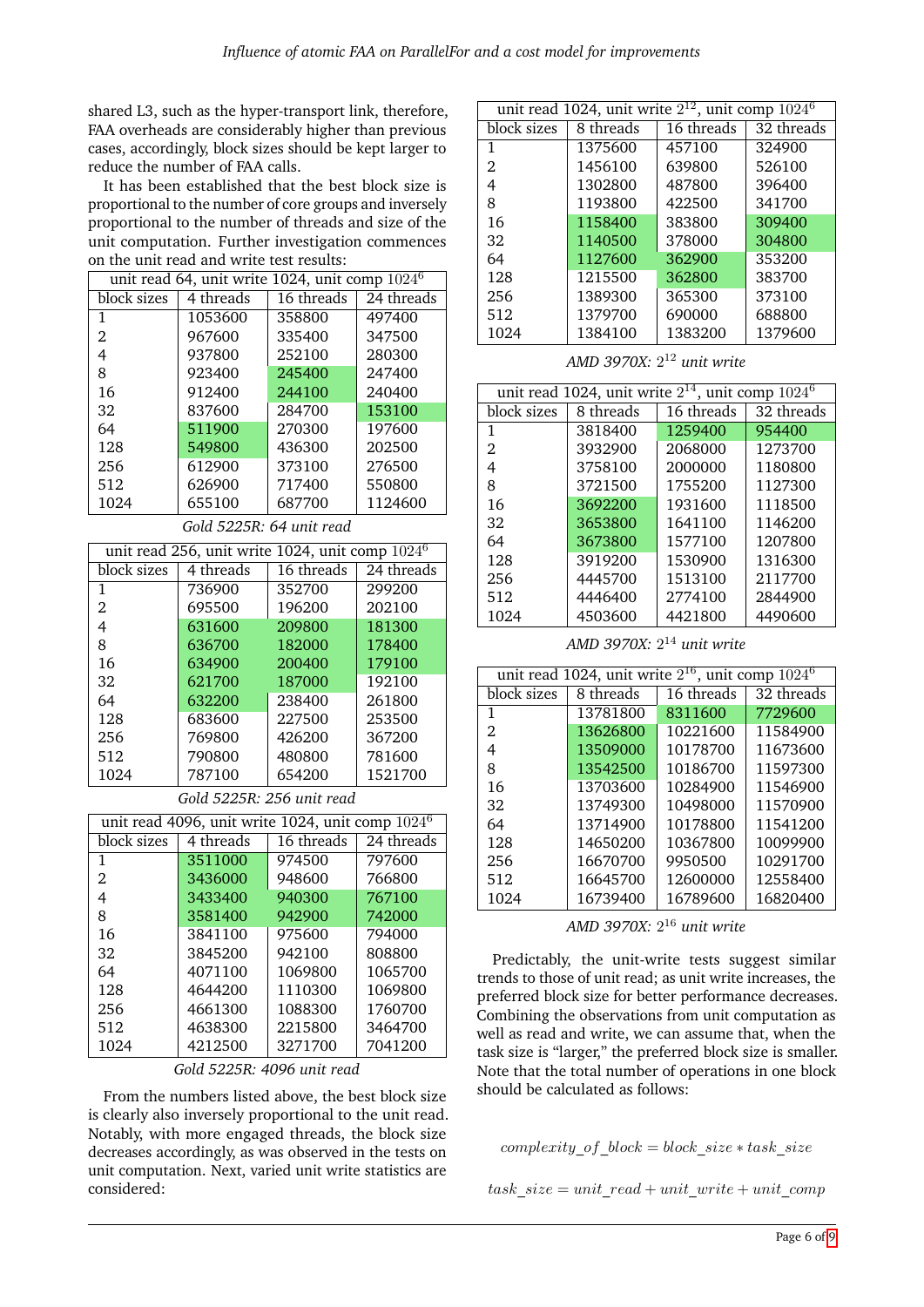.

# **Cost model and improvements**

In summary, we have the following observations:

- The best block size is proportional to the number of core groups (cores share the same L3 in a core group);
- The best block size is inversely proportional to the number of threads, unit read, unit write, and unit computation.

This confirms that the distribution of the preferred block size varies following fixed rules. Intuitively, the proposed cost model is formulated as follows:

$$
B = \frac{\alpha * G + \delta_0}{\beta_0 * T + \beta_1 * R + \beta_2 * W + \beta_3 * C + \delta_1}
$$

where B is the expected block size; G is the number of core groups; and T, R, W, and C respectively represent the number of threads, unit read, unit write, and unit computation.  $\alpha$  β and δ are unknown parameters that require tuning. To determine the parameters and evaluate the model's efficacy, we implemented a linear regression model using Pytorch [\[13\]](#page-8-13).

```
class CostModel(nn.Module):
   def __init__(self):
       super(CostModel, self).__init__()
       self.power = nn.Linear(1,1)self. cost = nn.Linear(4.1)def forward(self, x):
       power = self.power(x[:, : 1])cost = self.cost(x[:, 1:])return torch.div(power, cost)
```
where x is the batched input vectors of the core groups, threads, unit read, unit write, and unit computation. The raw training input is the list of previously collected numbers. Each training vector has six columns.

| G | т | R    | W    | C.         | B   |
|---|---|------|------|------------|-----|
|   | 2 | 1024 | 1024 | 1024       | 128 |
|   | 2 | 1024 | 1024 | $1024^2$   | 64  |
|   | 2 | 1024 | 1024 | $1024^3$   | 32  |
|   | 2 | 1024 | 1024 | $1024^4$   | 16  |
|   | 2 | 1024 | 1024 | $1024^{5}$ | 8   |
|   | 2 | 1024 | 1024 | $1024^6$   |     |

Note that the last column is the preferred block size, which is excluded from x. Next, owing to the overly sparsified inputs compared with the expected output, we performed data normalization in case the training converges slowly, albeit with acceptable losses [\[14\]](#page-8-14). Hence, we did the following:

• Multiple core group with 100

- Replace units read and write with n, such that  $2^n$ = unit read/write
- Replace unit computation with p, such that unit computation =  $2^{10p}$

Thereby, we have better-shaped training data:

| G   | ᠇᠇ | R  | W  |   | B   |
|-----|----|----|----|---|-----|
| 100 | 2  | 10 | 10 |   | 128 |
| 100 | 2  | 10 | 10 | 2 | 64  |
| 100 | 2  | 10 | 10 | 3 | 32  |
| 100 | 2  | 10 | 10 |   | 16  |
| 100 | 2  | 10 | 10 | 5 | 8   |
| 100 | 2  | 10 | 10 |   |     |

Finally, the cost function is:

$$
loss = (y - y')^2
$$

The training was then conducted on an NVidia Quadro M4000 with the Cuda Toolkit 11.4 [\[15\]](#page-8-15). After 30 h and approximately  $10^7$  epochs, the training data loss on over 200 cases was reduced to 2001.48. Hence, for each input data, on average, the loss was less than 10. Several examples are listed in the following table:

| G   | T                       | R  | W  | C            | B   | Inferred B       |
|-----|-------------------------|----|----|--------------|-----|------------------|
| 100 | 2                       | 10 | 10 | $\mathbf{1}$ | 128 | $\overline{125}$ |
| 100 | $\overline{2}$          | 10 | 10 | 3            | 64  | 51               |
| 100 | $\overline{\mathbf{c}}$ | 10 | 10 | 4            | 32  | 39               |
| 100 | 2                       | 10 | 10 | 6            | 16  | 27               |
| 100 | 8                       | 10 | 10 | 2            | 32  | 36               |
| 100 | 8                       | 10 | 10 | 3            | 32  | 30               |
| 100 | 8                       | 10 | 10 | 5            | 16  | 22               |
| 100 | 8                       | 10 | 10 | 5            | 16  | 22               |
| 100 | 4                       | 6  | 10 | 6            | 64  | 80               |
| 100 | 4                       | 8  | 10 | 6            | 32  | 37               |
| 100 | 4                       | 12 | 10 | 6            | 16  | 17               |
| 100 | 4                       | 16 | 10 | 6            | 16  | 11               |
| 100 | 8                       | 8  | 10 | 6            | 16  | 27               |
| 100 | 8                       | 10 | 10 | 6            | 16  | 19               |
| 100 | 8                       | 16 | 10 | 6            | 4   | 10               |
| 200 | 8                       | 10 | 10 | $\mathbf 1$  | 128 | 108              |
| 200 | 8                       | 10 | 10 | 2            | 64  | 85               |
| 200 | 8                       | 10 | 6  | 6            | 64  | 112              |
| 200 | 8                       | 10 | 8  | 6            | 64  | 65               |
| 200 | 8                       | 10 | 10 | 6            | 64  | 46               |
| 200 | 8                       | 10 | 14 | 6            | 32  | 29               |
| 200 | 8                       | 10 | 16 | 6            | 16  | 24               |
| 400 | 16                      | 6  | 10 | 6            | 128 | 126              |
| 400 | 16                      | 8  | 10 | 6            | 128 | 92               |
| 800 | 32                      | 6  | 10 | 6            | 128 | 136              |
| 800 | 32                      | 10 | 10 | 6            | 64  | 98               |
| 800 | 32                      | 16 | 10 | 6            | 64  | 69               |

The formula with trained weights thereby becomes:

 $B =$  $1558.31 - 61.84 * G$  $\overline{693.13 - 10.48 * T - 33.71 * R - 34.50 * W - 26.84 * C}$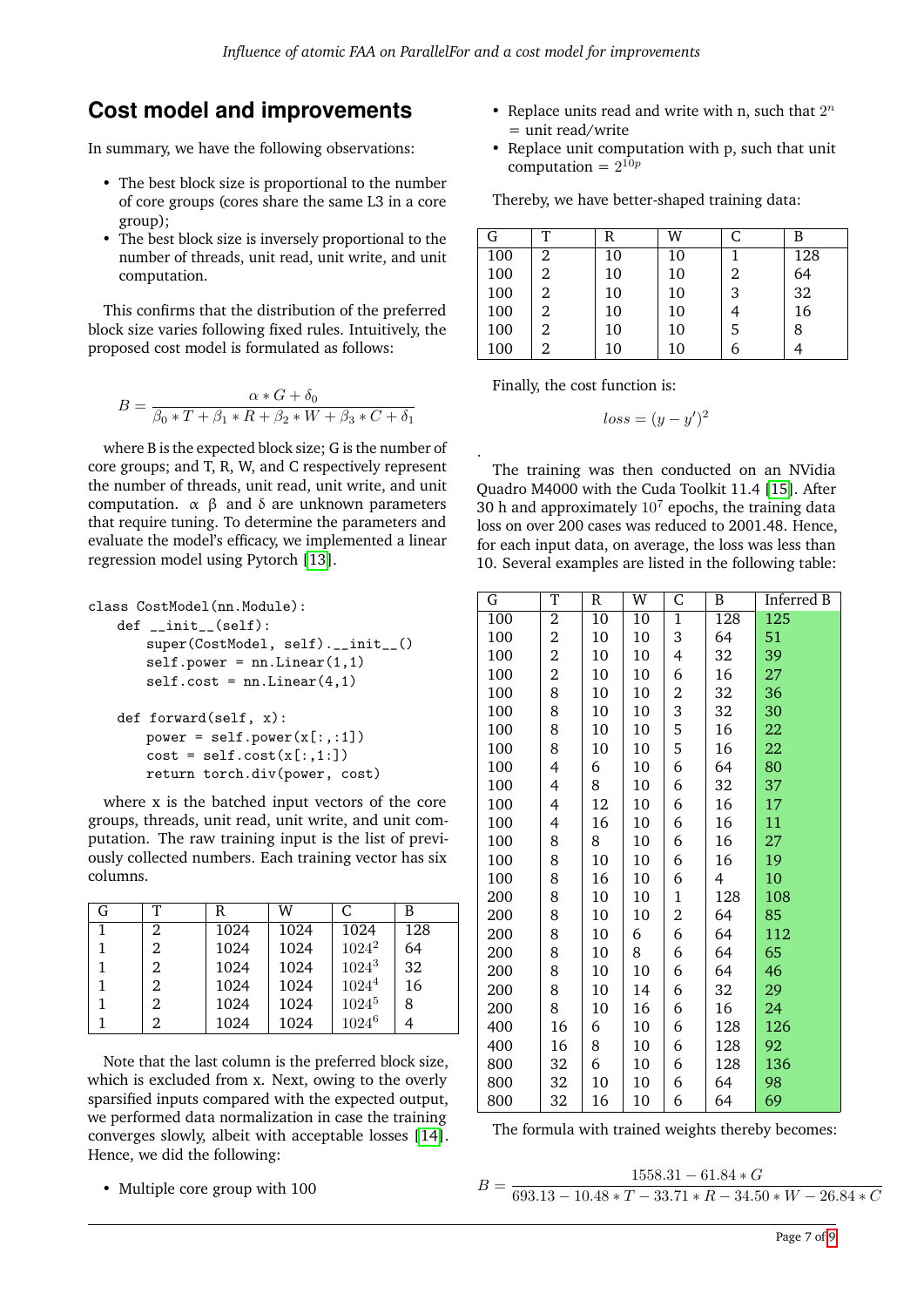# **Related work and comparison**

A recently published multi-threading library with public access on Github —Taskflow[7]—has implemented the ParallelFor semantic. According to the corresponding paper, Taskflow provides a powerful interface that assembles tasks in topological order and executes with maximum parallelism. Regarding ParallelFor (under the name of for each), atomic FAA synchronized threads compete for the assigned iterations. Each time a thread attempts to acquire a range of [begin, end), it intends to multiply a decimal constant as q  $(= 0.5 / < number of threads >)$  with the unfinished part of N, defined as r. Thereafter, the end is equated to "begin +  $q * r$ ," implying that the block size is "q  $*$  r." Subsequently, when r is smaller than 4  $*$  <number of threads>, the block size will reduce to 1 until the execution ends. This approach, though somewhat dynamic, is generally less performant than the one we have implemented herein with the cost model. The performance data for comparison are as follows:

| unit read      | Taskflow | CostModel | block sizes |
|----------------|----------|-----------|-------------|
| 2 <sup>6</sup> | 3205000  | 257100    | 46          |
| $2^8$          | 420400   | 259500    | 27          |
| $2^{10}$       | 462600   | 390400    | 19          |
| $2^{12}$       | 1364700  | 1242900   | 15          |
| $2^{14}$       | 5822300  | 4470400   | 12          |
| 216            | 19203300 | 16524300  | 10          |

*W-3225R: 8 T, 1024 unit\_write,*2 <sup>60</sup> *unit\_comp, in clocks*

| unit write     | Taskflow | CostModel | block sizes |
|----------------|----------|-----------|-------------|
| 2 <sup>6</sup> | 580100   | 403400    | 48          |
| $2^8$          | 673500   | 377000    | 28          |
| $2^{10}$       | 1167500  | 430700    | 19          |
| $2^{12}$       | 1077100  | 847600    | 15          |
| $2^{14}$       | 3707600  | 3746300   | 12          |
| 216            | 15411800 | 15498900  | 10          |

*W-3225R: 8 T, 1024 unit\_read,*2 <sup>60</sup> *unit\_comp, in clocks*

| unit comp         | Taskflow | CostModel | block sizes |
|-------------------|----------|-----------|-------------|
| 1024              | 1334200  | 750500    | 46          |
| $1024^2$          | 790100   | 744800    | 36          |
| $1024^3$          | 496600   | 456000    | 30          |
| 1024 <sup>4</sup> | 508500   | 412700    | 25          |
| $1024^5$          | 527300   | 424900    | 22          |
| $1024^6$          | 479000   | 435300    | 19          |

*W-3225R: 8 T, 1024 unit\_read/write, in clocks*

| unit read      | Taskflow |          | CostModel   block sizes |
|----------------|----------|----------|-------------------------|
| 2 <sup>6</sup> | 420900   | 172200   | 17                      |
| 2 <sup>8</sup> | 459800   | 157100   | 13                      |
| $2^{10}$       | 764700   | 228400   | 11                      |
| $2^{12}$       | 797400   | 633500   | 9                       |
| $2^{14}$       | 3514300  | 3542800  | 8                       |
| 216            | 16775400 | 14511900 | 7                       |

*G-5225R: 24 T, 1024 unit\_write,*2 <sup>60</sup> *unit\_comp, in clocks*

| unit write     | Taskflow |          | CostModel   block sizes |
|----------------|----------|----------|-------------------------|
| 2 <sup>6</sup> | 1187900  | 507100   | 17                      |
| 2 <sup>8</sup> | 909300   | 362500   | 13                      |
| $2^{10}$       | 537700   | 258000   | 11                      |
| $2^{12}$       | 1031500  | 593400   | 9                       |
| $2^{14}$       | 4200200  | 5229200  | 8                       |
| $2^{16}$       | 28460100 | 28978100 | 7                       |

*G-5225R: 24 T, 1024 unit\_read,*2 <sup>60</sup> *unit\_comp, in clocks*

| unit comp         | Taskflow | CostModel | block sizes |
|-------------------|----------|-----------|-------------|
| 1024              | 604700   | 287000    | 17          |
| $1024^2$          | 549700   | 272300    | 15          |
| $1024^3$          | 439200   | 195100    | 14          |
| $1024^4$          | 211390   | 192000    | 13          |
| $1024^{5}$        | 367100   | 190100    | 12          |
| 1024 <sup>6</sup> | 402900   | 186100    | 11          |

*G-5225R: 24 T, 1024 unit\_read/write, in clocks*

| unit read | Taskflow | CostModel | block sizes |
|-----------|----------|-----------|-------------|
| 26        | 312700   | 269600    | 13          |
| $2^8$     | 348200   | 182100    | 11          |
| $2^{10}$  | 367600   | 320000    | g           |
| $2^{12}$  | 819500   | 337500    | 8           |
| $2^{14}$  | 1913400  | 1382500   | 7           |
| 216       | 7120100  | 4541800   |             |

| unit write      | Taskflow | CostModel | block sizes |
|-----------------|----------|-----------|-------------|
| 2 <sup>6</sup>  | 354300   | 199000    | 13          |
| $2^8$           | 339200   | 183500    | 11          |
| $2^{10}$        | 374600   | 274100    | Q           |
| $2^{12}$        | 514400   | 320300    | 8           |
| 2 <sup>14</sup> | 1488600  | 1569900   | 7           |
| 216             | 8166500  | 8368800   |             |

|--|--|--|

| unit comp | Taskflow | CostModel | block sizes |
|-----------|----------|-----------|-------------|
| 1024      | 413800   | 34500     | 13          |
| $1024^2$  | 439100   | 315100    | 12          |
| $1024^3$  | 413300   | 358900    | 11          |
| $1024^4$  | 444500   | 340500    | 10          |
| $1024^5$  | 5496700  | 352200    | 10          |
| $1024^6$  | 398700   | 336800    | g           |

*AMD 3970X: 64 T, 1024 unit\_read/write*

As the listed results indicate, with the fine-tuned cost model included in ParallelFor, a general performance boost of over 20% was observed. There are also multiple cases in which ParallelFor with the cost model required less than one-fifth of the time taken by Taskflow. Admittedly, there are also several cases in which ParallelFor underperforms compared to Taskflow, however, the lag in each case is relatively negligible. Moreover, we believe that these issues could be solved by using fine-tuned training data that are more representative; for example, the training data could be enriched with more fine-grained case information on task size.